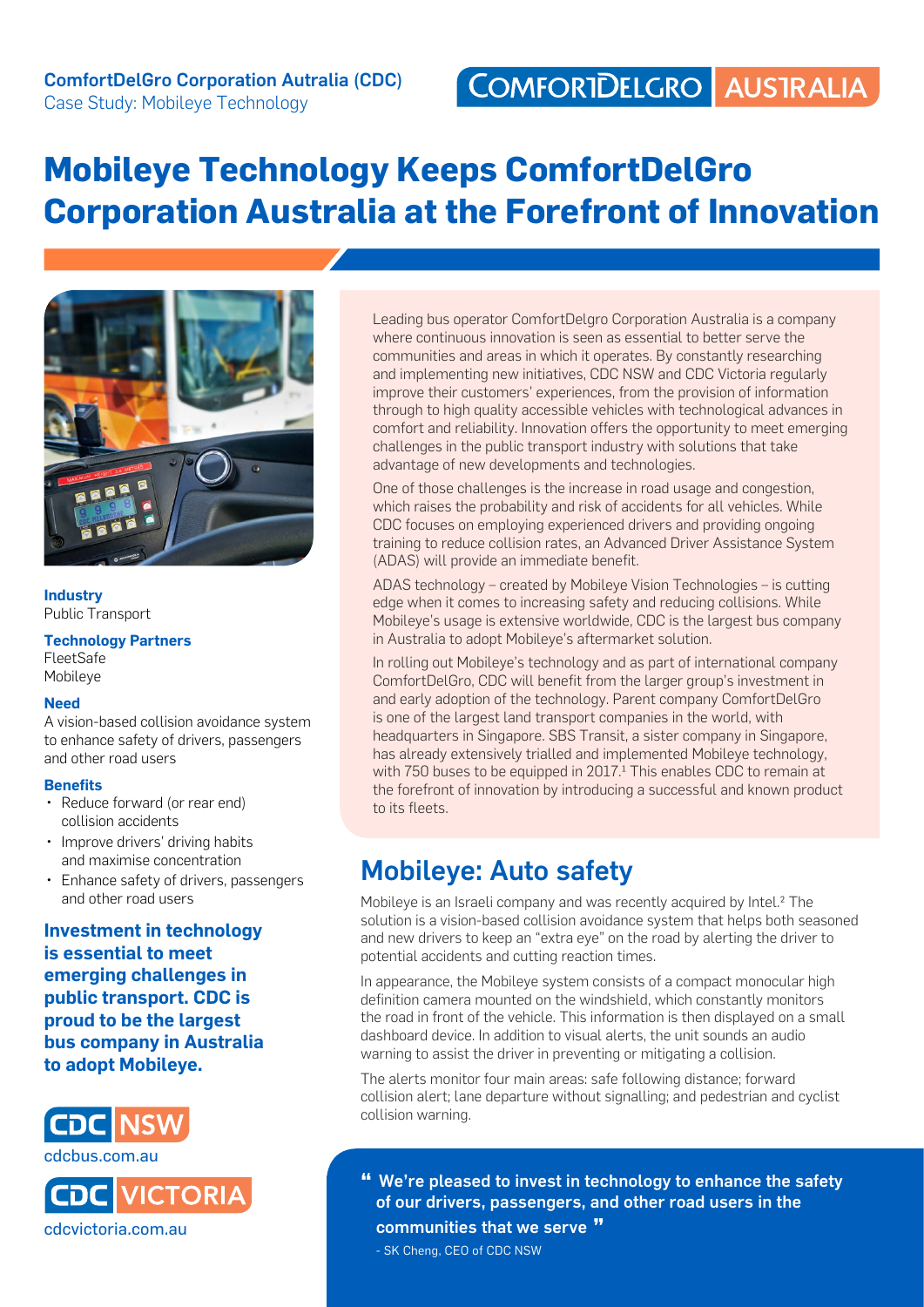### ComfortDelGro Corporation Autralia (CDC)

Case Study: Mobileye Technology

### COMFORTDELGRO AUSTRALIA





# The benefits of Mobileye

Alerts, particularly forward collision alerts, have been shown to deliver considerable benefits.

Alerts play such a significant role in the reduction in the number of forward collision (or rear end) accidents, that a study from Enke concluded that these types of accidents have the highest potential for reduction by driver warning systems.3 This reduction is achieved by cutting driver reaction times and enabling them to respond faster. Studies have shown that by reacting even 0.5 of a second earlier, more than 50 per cent of accidents can be avoided.<sup>4</sup>

Where the collision cannot be prevented, the use of forward collision alerts may result in reduced impact which can lessen the severity of any potential injuries. Research shows that forward collision accidents are usually low speed accidents and often lead to "whiplash" injuries, which have the potential to cause lifelong effects.<sup>4</sup> Using forward collision technology

alerts, drivers braking just 0.5 of a second earlier will reduce the severity of whiplash and other injuries.5

Mobileye technology helps drivers improve their driving habits and maximise concentration. Alerting them to various hazards before they occur encourages better driving habits and, with ongoing use, changes behaviour to produce a safer, lower-risk driving environment. This is particularly effective as lapses in concentration are a leading factor in as many as 50-60 per cent of Australia's road accidents.6

Safer driving and a greater safety awareness help protect the lives and safety of drivers and passengers. This also extends to other road users, including pedestrians and cyclists, with the use of Mobileye's pedestrian monitor alert.

As part of the implementation, the Mobileye system in CDC buses has been adjusted to acclimatise to local roads and improve the user experience, while improving safety.





**"** Australian roads are becoming increasingly congested and we are taking a step towards the future of transportation technology. Mobileye technology is an investment towards safer roads and safety is our primary focus. **"**

- Nick Yap, CEO of CDC Victoria